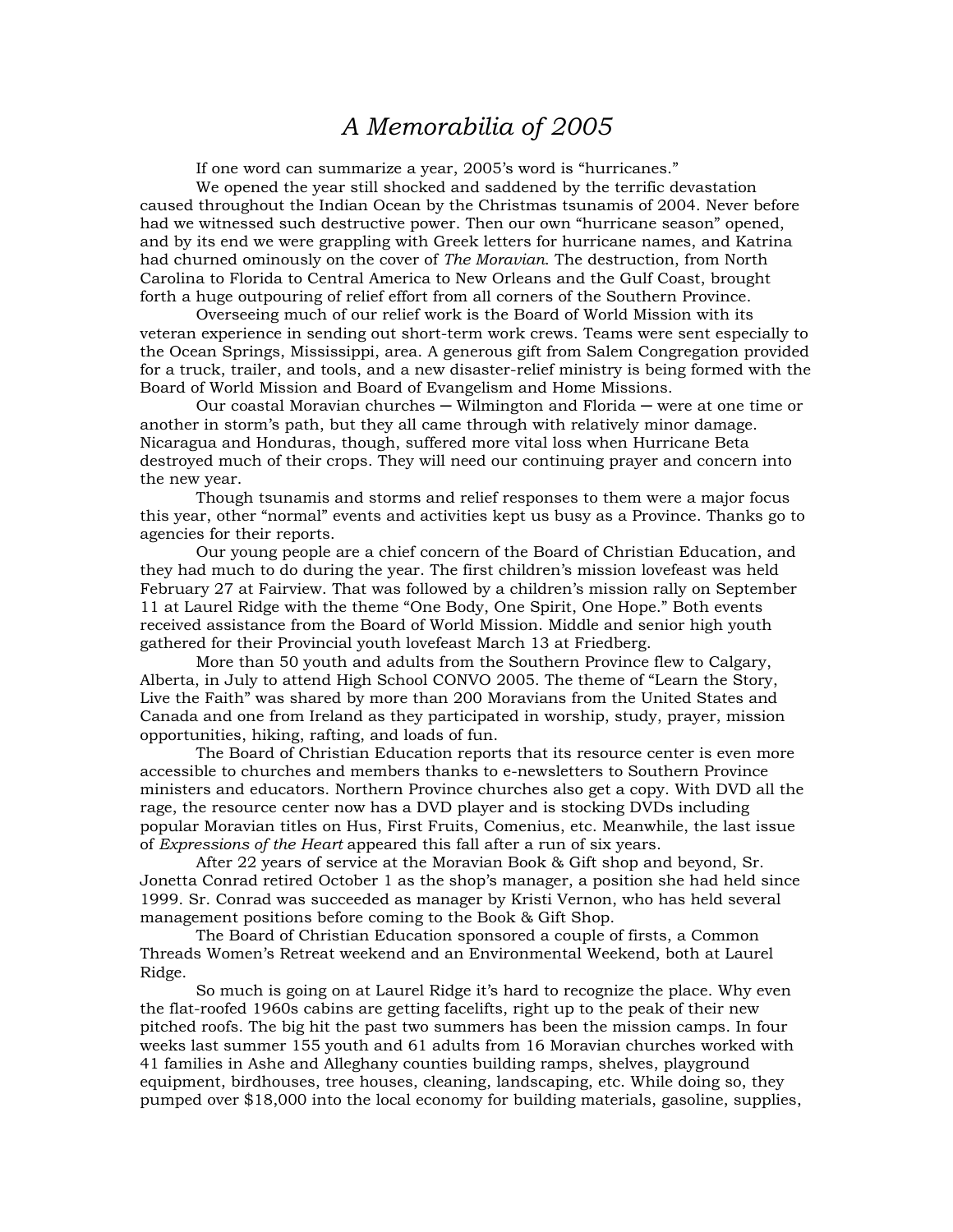and "fun." Quoth one adult mission camper: "If anyone tries this just once, they are transformed."

The big news at Laurel Ridge is of course its "Growing for a Lifetime" campaign. So far 536 gifts and pledges have been received for \$1.2 million of the \$1.95 million goal. Churches, fellowships, and Sunday school classes have also contributed to this legacy of greatly expanding Higgins Lodge. Have you made your pledge for this Moravian jewel in the mountains?

 If the Mission Society's annual lovefeast in November is any indication, the mission spirit is very much alive and well in the Southern Province. The service at Macedonia had 402 attending, a record number. Even more encouraging for our future work, about 20 percent were young people, also a record. The Mission Society was busy throughout the year, contributing to the support of nine full-time missionaries and their families serving in third world countries. The Society also supported 13 youth groups from Moravian churches in summer mission activities through its Young People in Mission program and nine adults on short term mission trips. The Mission Residence on Main Street had a major face lifting in the downstairs apartment, and has been occupied more this year than any other time. The Society will attend a worldwide summit of mission societies in the Moravian Unity in March 2006.

 Mission service lost a great servant when Irvin Leinbach passed away in July. It was through his and Gretta Gene's vision, and the Global Concerns Committee at Bethania, that the Moravian Tibetan Rug Shop, now known as the World Mission Shop, opened in 1989. As he had shipped tractors and equipment around the world, Br. Leinbach saw to the purchasing and shipping of goods from mission areas to stock the Mission Shop.

It was a watershed year in the life of Sunnyside Ministry. In December, after much planning and BEHM approval, the Sunnyside Program Board was created and assumed responsibility for the direction of the ministry and mission at Sunnyside. The 15 members of this Board have met monthly and have been of great support to Sunnyside in the areas of church and community relations, program, finances, properties, and development. The impact of the Sunnyside Program Board is already evident in all of Sunnyside's operation, and the future of Christ's ministry here has never been more secure.

Sunnyside's greatest challenge in 2005 has been apparent in the last two months as total expenses for the year approached \$750,000. This year 5,000 requests were approved for service at an average cost of \$150 each. The unprecedented high costs for heating this winter is straining resources, but it seems that as long as we all remember that we are involved in a ministry of love and justice in the name of Christ, then all the needs of our most at-risk brothers and sisters can be met in his most holy name.

Education doesn't stop when we reach adulthood, and our interest in things Moravian showed with a record turnout for the Board of Christian Education's Summer Lay Seminary, which was held July 8-10 at Laurel Ridge. Br. Craig Atwood led the scholars on a weekend introduction to "that incomparable Moravian," John Amos Comenius.

 Br. Atwood has additional opportunity to exercise his teaching skills. Thanks to a new joint undertaking of Home Church and Wake Forest University, he is now the Comenius Visiting Professor of Moravian Studies at Wake's Divinity School. It's also a real opportunity to spread around Moravian history, heritage, and theology.

Though it is 400 miles away in Bethlehem, Pennsylvania, Moravian Theological Seminary continues to reach out to us in the Southern Province, thanks to modern technology. The seminary offered three graduate courses this fall at the Distant Learning Classroom in the Salem College Fine Arts Center. Students could enroll on degree, non-degree, or audit level. Additional continuing education opportunities ranged from the annual Moses Lecture to Comenius, evangelism, Holy Land archaeology, and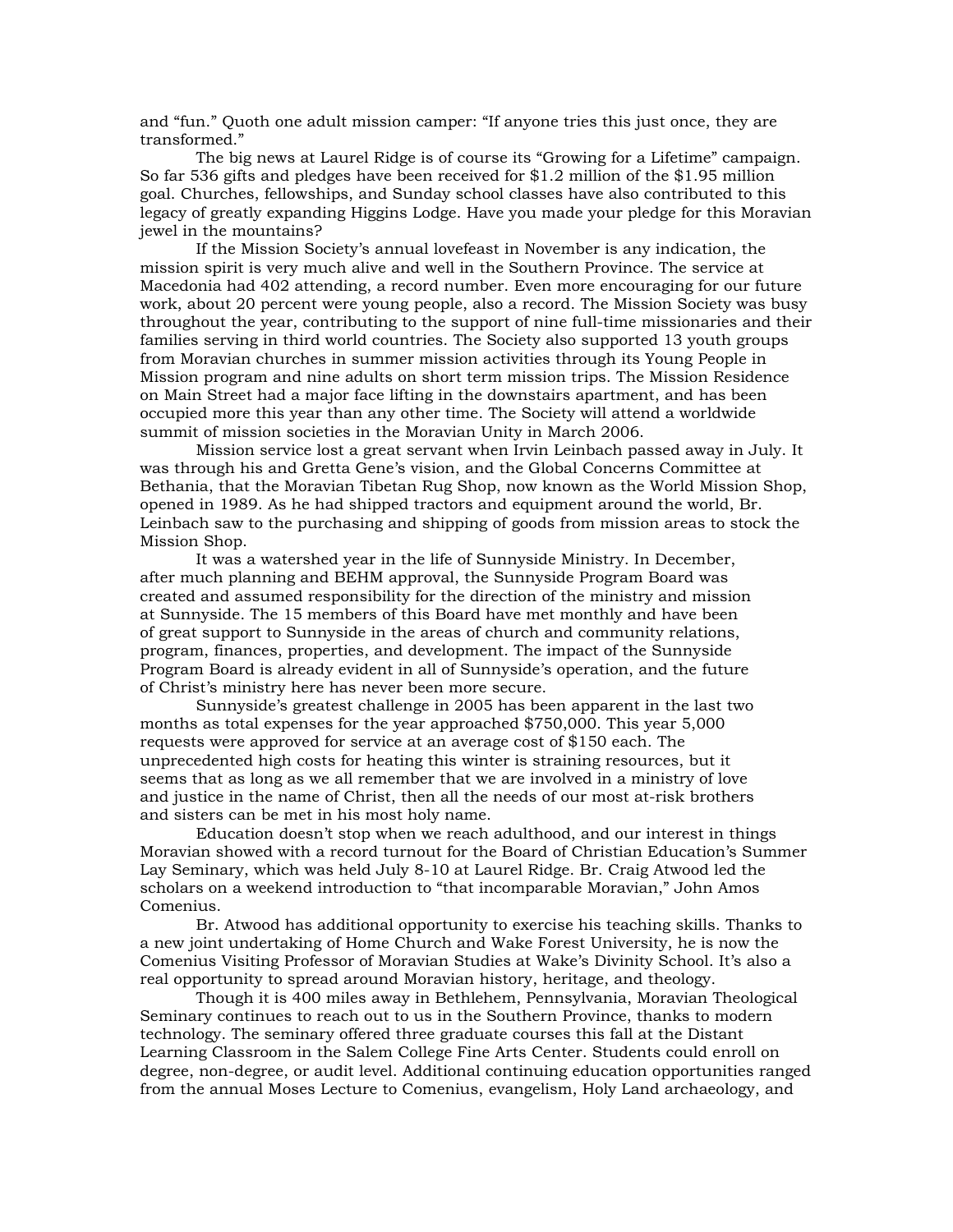Moravian heritage. It seems our seminary really is offering something for everyone, and in some cases we don't even have to leave the comfort of our homes.

Taking a bold step to the future, Salem Academy and College on October 27 announced a \$75 million campaign, triple the size of any previous campaign. With \$45 million already raised, Salem has provided new athletic fields for intercollegiate competition. Other projects include restoring the Single Sisters House on Salem Square (which Salem notes is the oldest college building in North Carolina), modernizing (and air conditioning) Bitting, South, and Clewell residence halls, and providing \$15 million in endowment and \$12 million in annual funds. This ambitious campaign culminates the 15-year tenure of Julianne Still Thrift, who will retire next June as president of Salem Academy and College.

The Moravian Music Foundation saw two milestones in 2005. For the first time in the Foundation's 49-year history, its director had a sabbatical; and during that time, the "Director's Office" was in the Foundation's Bethlehem office, with Assistant Director Albert Frank serving as Acting Director. Nola Knouse's sabbatical resulted in the nearcompletion of her book, *Introduction to the Music of the Moravians* (to be published late in 2006 or early 2007), along with time for her to work on crocheting, gardening, and woodworking projects. As Acting Director, Br. Frank had weekly conference calls with the Winston-Salem staff, traveled to Germany and South Africa, serving as American coordinator for the first-ever Unity Brass Festival to be held in the fall of 2007. Meanwhile, Bart Collins and Beth Wall managed the not-so-routine day-to-day activities of the Winston-Salem office.

 Upon her return from sabbatical in July, Sr. Knouse jumped right into the completion of programming for the 2006 Moravian Music Festival, recording sessions for MMF's next compact disk recording of music of the 26th N.C. Regimental Band (to be released in the fall of 2006), and plans for MMF's 50th anniversary celebration (the whole year of 2006). So 2005 proved to be a year of stability and plans for future publications, recordings, and concerts.

 As churches send in their records ─ board minutes, correspondence, financial reports, memoirs, etc. ─ the Moravian Archives continues to carefully file and safe-keep them for historians and church members decades hence. The most recent large body of records to be processed was about 100 years of documents, maps, and financial reports from Salem Congregation and the Provincial Treasurer's Office. The Archives added to its impressive list of publications. Early in the year Archivist Daniel Crews outlined the basic beliefs of the Moravian experience in *This We Most Certainly Believe: Thoughts on Moravian Theology*. Written in a down-to-earth style for the everyday reader, *This We* is a handy resource for Sunday school classes to study and for the casual reader to ponder over what makes us Moravians truly Moravian. The Archives' most recent publication is a high-tech format of one of the Moravian Church's oldest documents. The Ancient Unity's Confession of 1535, newly translated by Br. Crews from the original Latin, is on the Archives' web site on the Internet. Check it out at www.MoravianArchives.org in the Archives' growing list of e-books.

 Making histories of their own were the congregations of the Southern Province. The largest building campaign during 2005 was at **Covenant** in Wilmington. After many delays and much patience, the congregation is seeing that its new fellowship hall and renovated sanctuary are truly worth it. Now comes the real work of filling up the new facility. Organs are always popular, and several churches are planning for them. **King** has been interviewing organ builders. **Kernersville** is installing its second Nordlie tracker organ. This one will go in the Historic Chapel, one of the oldest buildings in Kernersville. Meanwhile, **Messiah** and **Raleigh** saw the need for restoration work on their current organs. Vacation Bible School was a staple in many of our congregations during the summer. For example, **Cordero de Dios** had 50 children attending each day. **Ardmore** was quick to put its newly acquired "Hawthorne House" to use. At first it held small group meetings such as Women's Fellowship, committees, and prayer groups. But after hurricane Katrina, it was temporarily designated for families who had lost their